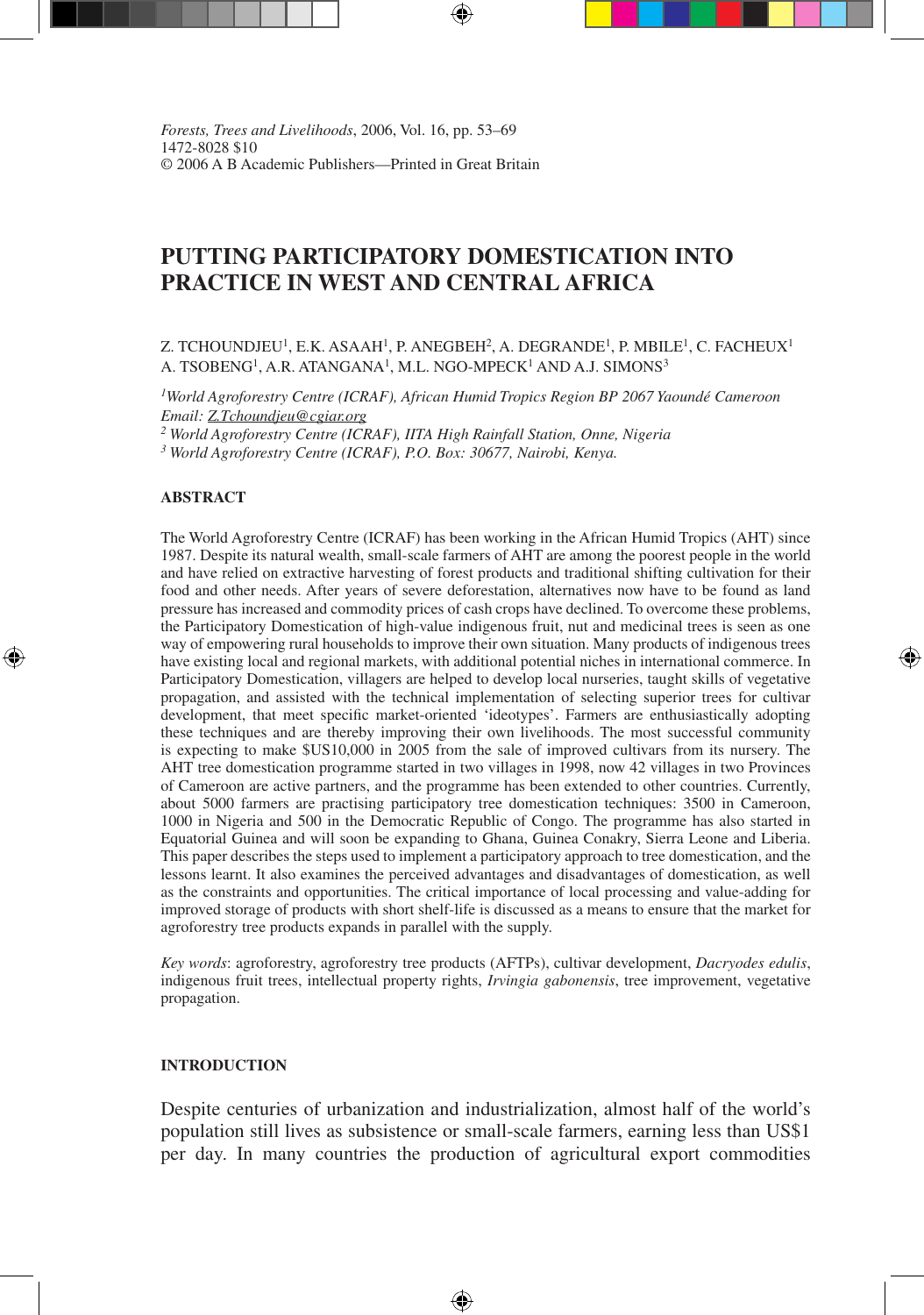represents a major source of foreign income, with income from agricultural crops, such as cocoa or coffee, ranking second in importance after oil in international trade. Governments therefore focus their agricultural development planning on the cultivation and expansion of these commodity crops. Unfortunately this modern, large-scale, capital-intensive agriculture based on the advances of plant breeding and extensive use of agri-chemicals has not greatly benefited the resource-poor farmers in Africa, where land degradation, and declining livelihoods have led to increased deforestation rather than increased productivity (Evenson, and Gollin 2003).

The Congo Basin is the world's second largest continuous rainforest. It is home to more than 20 million people, who mostly depend on natural resources for their livelihoods. Poverty is widespread in the African Humid Tropics (AHT – see Table 1) and many farmers practice subsistence agriculture, involving practices such as shifting cultivation. Shifting cultivation becomes unsustainable as the population increases and fallow rotations shorten. To address these issues new approaches are needed for the continuous cultivation of crops on small areas of land in ways which increase the variety and diversity in different cropping systems, while assuring food security and income generation from sources other than major commodity/cash crops.

Since 1998 the World Agroforestry Centre – formerly the International Centre for Research in Agroforestry (ICRAF) – and its partners have developed a participatory approach to the domestication of high-value indigenous fruit and nut trees, and medicinal plants in West and Central Africa (Tchoundjeu *et al.* 1998; Leakey *et al.* 2003). This paper builds on experience in Cameroon and Nigeria with a number of species, especially *Dacryodes edulis* (Safou) and *Irvingia gabonensis* (Bush mango/Dika nut). This approach to improving agroforestry tree products (AFTPs) aims to increase significantly and stabilize income, food and health strategies of rural households and their extended families. In this way it seeks to ensure that

⊕

|                                                | Cameroon | Nigeria | Equatorial<br>Guinea | Democratic<br>Republic<br>of Congo |
|------------------------------------------------|----------|---------|----------------------|------------------------------------|
| Population, total (millions)                   | 14.9     | 126.9   | 0.457                | 52.4                               |
| Population growth (annual $\%$ )               | 2.2      | 2.4     | 2.7                  | 2.7                                |
| Rural population ( $\%$ of total)              | 51       | 56      | 52                   | 70                                 |
| Life expectance at birth (years)               | 50.0     | 46.8    | 51.0                 | 45.7                               |
| Mortality rate, infant (per 1000 live births)  | 75.8     | 84.4    | 101.8                | 84.9                               |
| Forest area ('000 sq. km)                      | 2.386    | 1.352   | 17.52                | 1.400                              |
| Annual deforestation (% of change)             | 0.9      | 2.6     | 0.6                  | 0.4                                |
| GDP per capita (US\$)                          | 1573     | 853     | 4676                 | 74                                 |
| GDP growth (annual $\%$ )                      | 4.2      | 3.8     | 16.9                 | $-5.7$                             |
| Illiteracy rate, male ( $\%$ of males 15+)     | 17.6     | 27.6    | 7.5                  | 25.8                               |
| Illiteracy rate, female ( $\%$ of females 15+) | 30.5     | 44.3    | 25.6                 | 48.2                               |

⊕

#### TABLE 1

## Development indicators for four Western and Central African countries

Source: The World Bank, World Development Indicators database, April 2002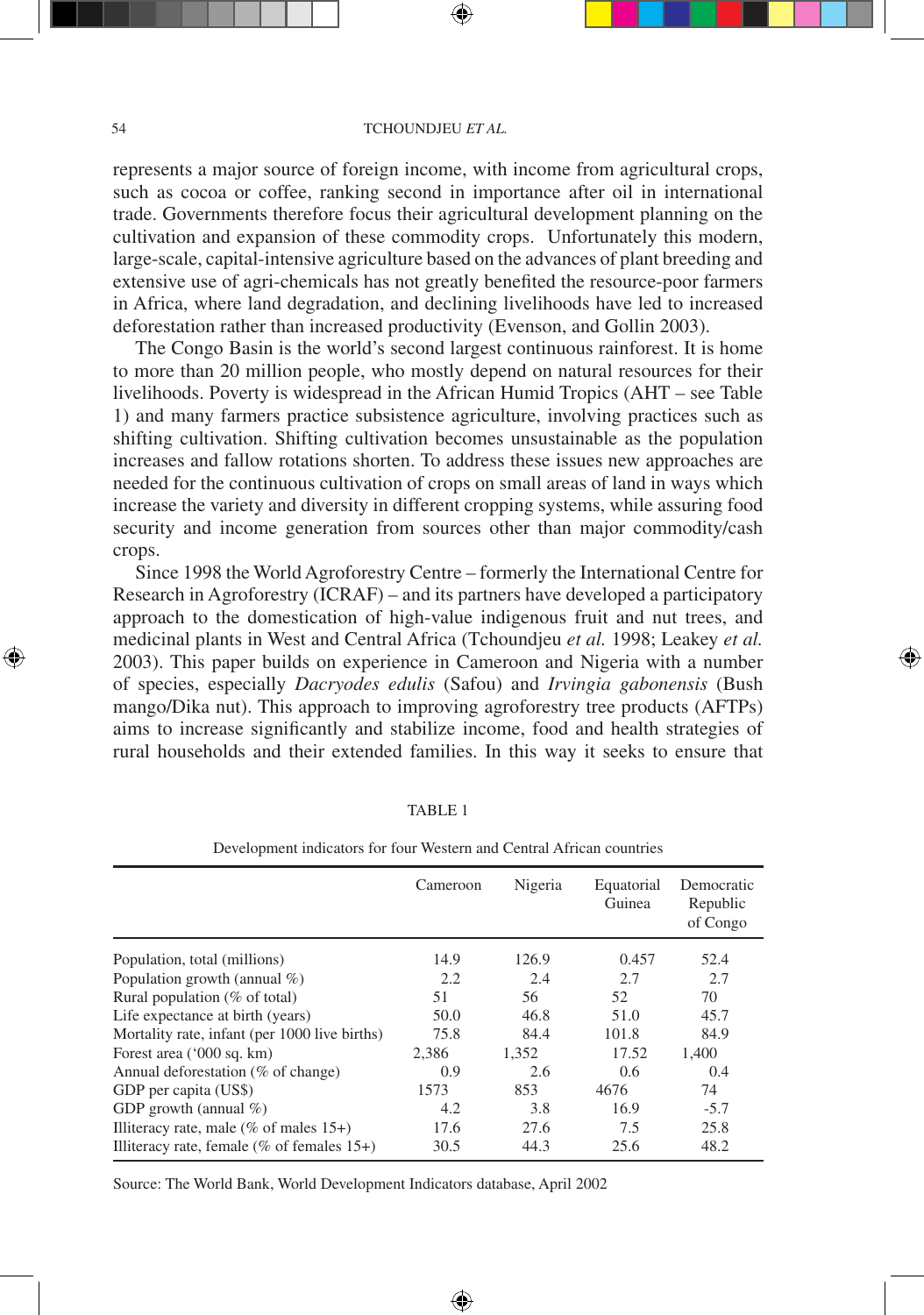⊕

women, youths and other vulnerable groups in society, obtain maximum benefits from agroforestry.

## **History of Participatory Tree Domestication in African Humid Tropics**

Domestication is the process by which wild species are brought into cultivation through processes of selection and adoption. Put simply, participatory tree domestication refers to the means by which rural communities select, propagate and manage trees according to their own needs, in partnership with scientists, civic authorities and commercial companies. It is usually oriented towards specific local markets and encompasses the use of both indigenous knowledge and genetic selection based on scientific principles (Leakey *et al.* in press). In such cases, scientists generally work at the community/household level with farmers on species of their own choice. Participatory domestication thus empowers the farmers, allowing the outputs and benefits of domestication to remain with the community, as proposed by the Convention on Biological Diversity (Leakey *et al.* 2003). Domestication activities are developed in many 'pilot' villages, each creating their own set of cultivars. At least in the short term, this strategy seems to maintain genetic diversity across the country (Leakey *et al.* 2004). If this can be sustained, the risks of genetic erosion attached to any large-scale programme of vegetative propagation, can hopefully be minimised.

In the early years of the African Humid Tropics (AHT) programme, action was limited to Cameroon and Nigeria, although species priorities were set using techniques developed by Franzel *et al.* (1996), in Cameroon, Ghana, Gabon and Nigeria. The development of strategies and techniques for Participatory Domestication has occurred over the last ten years and has been well documented (Simons, 1996; Leakey and Simons, 1998; Tchoundjeu *et al*. 1998; Leakey *et al*. 2003; Simons and Leakey, 2004). The programme has more recently expanded into Equatorial Guinea and Gabon (2002), Democratic Republic of Congo and Ghana (2004). With this geographical expansion the list of species has also been expanded (Facheux *et al.* 2003) and now includes:

- (a) Indigenous fruit/nut trees: *Irvingia gabonensis, Irvingia wombolu; Dacryodes edulis, Garcinia kola, Ricinodendron heudelotii, Cola nitida, Chrysophyllum albidum, Allanblackia* spp.*;*
- (b) Indigenous leafy vegetables: *Gnetum africanum*

⊕

- (c)Medicinal trees: *Prunus africana, Pausinystalia johimbe, Annickia chloranta*
- (d)Melliferous trees and shrubs: *Vernonia*, *Alchornea*, *Dombeya*, *Myrianthus*, *Polyscias* and *Vitellaria* species and *Lophira lanceolata*.

The work on *Allanblackia* species, which are important producers of vegetable oils used in food, cosmetic and detergent industries, was initiated in 2003 under a Public-Private Partnership developed between Unilever International plc. and ICRAF, and involves other partners such as IUCN and SNV (Netherlands Development Organization).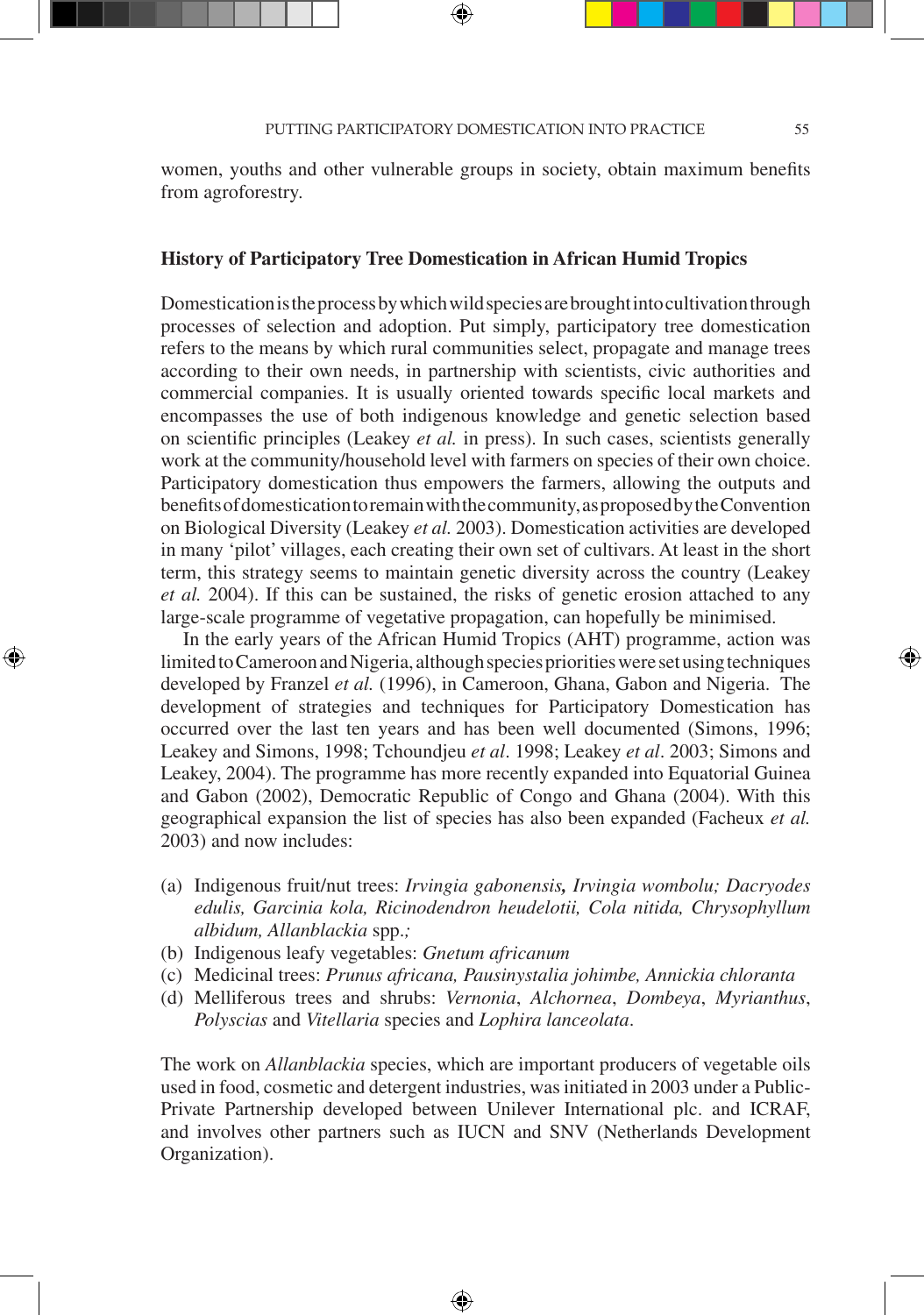In addition, ICRAF has also extended its tree domestication activities to the Sahel (Tchoundjeu 1996, Bonkoungou *et al*. 1999), the Miombo woodlands of southern Africa (Akinnifesi 2006), the Highlands of East Africa (Simons *et al*. 2000), the headwaters of the Amazon (Weber *et al*. 2001) and to SE Asia (Roshetko and Evans 1999).

## **GETTING STARTED**

One important early step in the domestication of any species is the collection of germplasm. In this programme, this was done at random for purposes of gene conservation and through selection of superior individual trees for genetic improvement, as described by Dawson and Were (1997) and Tchoundjeu *et al*. (1998). When getting started, it is important to recognize that farmers may not, at first, fully understand the need, process and importance of germplasm collection. When farmers are first asked to select their best trees for vegetative propagation, they may not necessarily select those that are most suited for commercialisation. Particular trees may be desirable for other reasons. These may include being conveniently located near the homestead. Their choice may also reflect their lack of trust in the domestication team. The consequence, however, can be that the first batch of marcots does not meet expectations when they start fruiting. To prevent this, more time must be spent with farmers, explaining and educating them on the objectives of participatory tree domestication. Effective approaches include:

• using training materials such as visual aids and diagrams, especially ones showing the programme results in nearby villages;

⊕

• arranging exchange visits to other participating villages, or to research nurseries and field trials, so that the new farmers actually see the results of former work.

These can greatly increase the understanding of the farmers. For the farmer, however, the proof that vegetative propagation (marcotting) actually makes a copy of the original tree only comes when his/her own marcots start fruiting, 2–3 years later. Acquiring this proof can be essential before a farmer is willing to cut branches off his/her favourite tree and agree to set the marcots.

Leakey *et al*. (2000) suggest that it is desirable to measure and record the particular characteristics of the fruits from each tree. While it is recognised that the morphological differences between trees will be influenced by environmental and genetic variation, this characterization process allows the selection of the best trees to be done on the basis of sound data, rather than on subjective opinions. This quantification makes possible the comparison of different trees and ensures that the market opportunities are well matched and, in due course, will be important for product marketing and for cultivar registration. One approach to visualizing this data is the multi-trait 'ideotype' – the definition of the ideal tree to meet a particular market opportunity (Leakey *et al.* 2002 for *Dacryodes edulis* and Atangana *et al.* 2002 for *Irvingia gabonensis*). The ideotype can include morphological traits like

⊕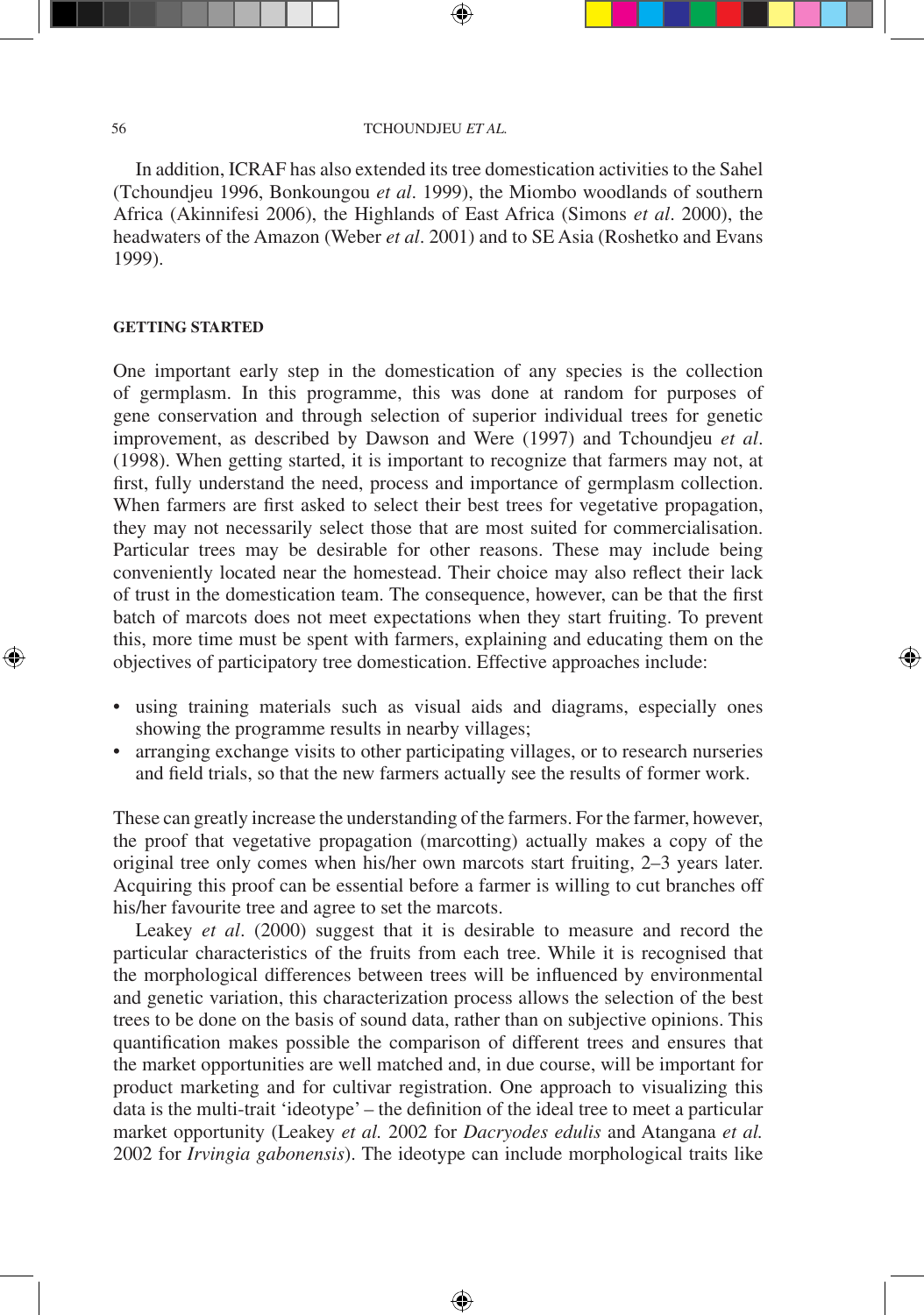PUTTING PARTICIPATORY DOMESTICATION INTO PRACTICE 57

size of different components of the fruit, visual traits like colour of the skin, or flesh, organoleptic traits like flavour and smell (Kengni *et al*. 2001); nutritional traits like protein, fatty acid and vitamin content; food thickening properties (Leakey *et al*. 2005) and chemical traits (Leakey and Page, 2006). In addition, selections may be based on seasonality of fruiting, yield or any other trait that may enhance the market value or utility of a product.

Having identified the trees in the wild, or in on-farm populations, that have the potential to become new cultivars, the next stage is to propagate these trees vegetatively. Vegetative propagation involves the asexual regeneration of new plants typically from meristematic parts of a 'mother plant' or stockplant, and the resulting plants are genetic copies of that plant and form a clone. When a clone is derived from a genetically superior plant, it can be multiplied up as a cultivated 'variety' ('cultivar'). Vegetative propagation takes a number of forms: rooting stem cuttings, budding and grafting, air layering and tissue culture (Leakey 2004), which can be used under different circumstances. Air layering (or marcotting) is often used to make the first set of clonal plants from a sexually-mature (i.e. fruiting) wild tree in the forest or on a farm and when established as a stockplant are a valuable source of cuttings or scions for multiplication by rooting or grafting. Simple and robust techniques for root cuttings that do not require running water or electricity have been developed for village nurseries where more sophisticated horticultural technologies would be problematic (Leakey *et al.* 1990; Tchoundjeu *et al.* 2002). Appropriate protocols for cutting propagation have been refined for *Irvingia gabonensis* and *Gnetum africana* (Shiembo *et al*. 1996a/b), *Ricinodendron heudelottii* (Shiembo *et al*. 1997, Ngo-Mpeck *et al*. 2004), *Dacryodes edulis* (Mialoundama *et al*. 2003), *Prunus africana* (Tchoundjeu *et al.* 1999; Tchoundjeu *et al.* 2002), and *Pausinystalia johimbe* (Tchoundjeu *et al.* 2004).

#### **IMPROVEMENT OF PROPAGATION TECHNIQUES**

⊕

In recent years, further refinements have been made to the original design of the non-mist poly propagator (Mbile *et al*. 2004). Techniques for marcotting are also being refined and improved leading to increased post-severance survival from 5–10% up to 50% for *Irvingia gabonensis* and 70% for *Dacryodes edulis*. These improvements can be attributed to the post-severance use of a high humidity tent for nursery establishment. As an alternative to air layering, grafting and budding have also been used, but these techniques require more skills and can also have problems of tissue rejection (incompatibility). Some species such as *Irvingia gabonensis* and *Garcinia kola* have proved difficult to marcot, but are being successfully multiplied (50–60%) using grafting techniques. After mastering the rooting and the marcotting (air layering), farmers in many village nurseries in Cameroon, Nigeria and Democratic Republic of Congo are starting to try grafting techniques. The idea behind participatory domestication is to provide a package of techniques to farmers and help them adopt and use the technologies provided that are most appropriate for their conditions, situation and environment.

⊕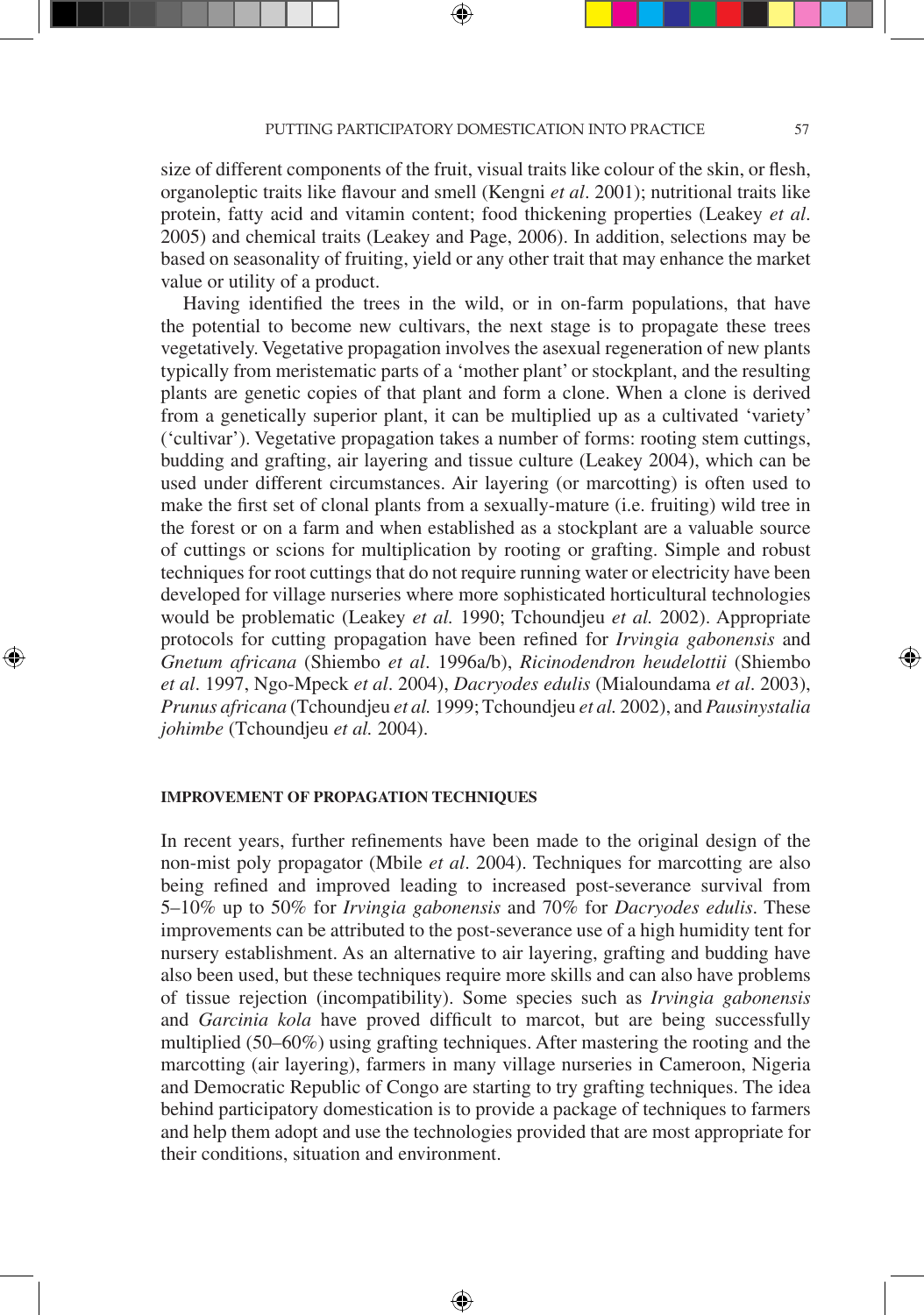## **THE IMPLEMENTATION OF PARTICIPATORY TREE DOMESTICATION WITH SMALL-SCALE FARMERS**

Resource-poor farmers in West and Central Africa typically clear forest to grow crops such as groundnuts, cassava, maize and plantain. Trees are unfortunately often perceived as obstacles to the expansion of agricultural activities; a perception reinforced by the institutions supporting agriculture, as well as those engaged in managing forest reserves. Since Independence nearly 40 years ago and until recently, forest policy and law in Cameroon has excluded local populations from access to natural forests. However, in 1994 a new Forest Law was passed aimed at correcting this situation by the promotion of community forests managed by the local population. However, the application process (Djeumo 2001) and marginalization of traditional authorities (Oyono 2005) have been constraints to the development of community forests. The Government designed and promoted community forests predominantly with timber extraction in mind and made little effort to inform the local population about the fragility of the forest or ways to develop it sustainably. Consequently, farmers perceived the new law as an opportunity to exploit the forest for timber rather than realizing that it has great potential as a source of traditionally important and marketable non-timber forest products from indigenous fruit trees and medicinal plants. ICRAF's initiative to domesticate these species and to bring the trees into cultivation is an innovative approach aimed at helping farmers to develop a more sustainable approach to utilizing the tropical forest. Farmers in target villages (see Table 2) have responded well to this initiative and have welcomed ICRAF staff and associated Community Based Organizations, Non-Governmental Organizations and National Agricultural Research Systems offering assistance in the form of training and help in the domestication of indigenous trees producing marketable products. As a result, villages have established small nurseries for the propagation of fruit, nut and medicinal trees. These have become the central pilot nurseries in what is an expanding number of nurseries.

⊕

Between 1998 and 1999, pilot nurseries were established in Nkolfep, Abondo, Ting Melen and Ngoumou villages within the forest zone and Belo in the humid savannah zone (Table 2). These first nurseries played the role of central or training nurseries, with farmers coming 10–15 km to be trained in vegetative propagation techniques. Since then, new 'satellite' nurseries are developing as farmers who have acquired the necessary skills create nurseries in their own villages, overcoming the constraint of distance for the adoption of the technology (Figure 1).

## **Establishing pilot nurseries**

The first groups of farmers approached were typically those who were already familiar with ICRAF activities in improved fallows and apiculture. Later, when approaching villages that were unfamiliar with ICRAF activities, NGOs that were already working with these communities were used. This was particularly important in the forest zone where farmers usually perceived trees as an obstacle to the expansion

⊕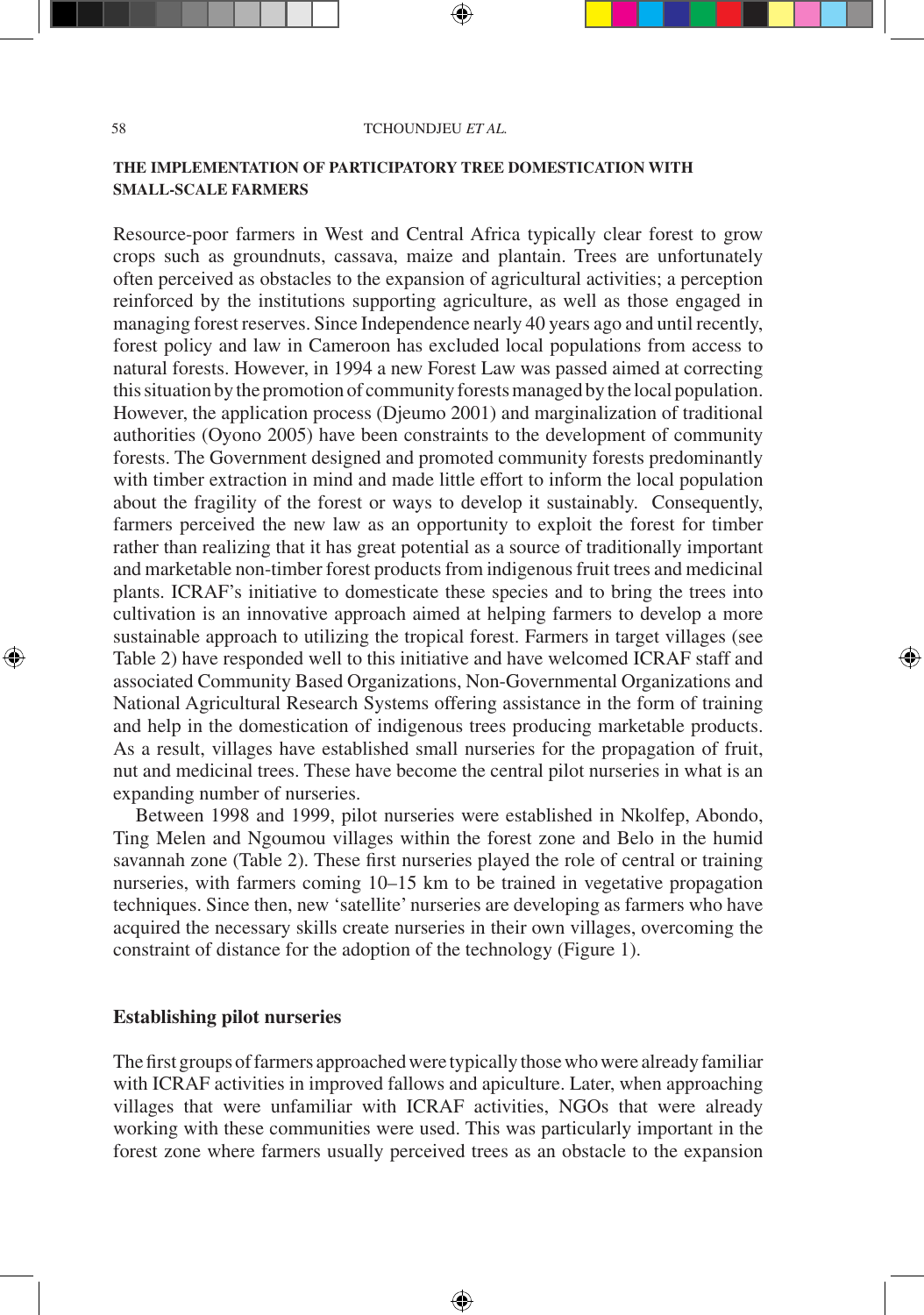## PUTTING PARTICIPATORY DOMESTICATION INTO PRACTICE 59

## TABLE 2

The location and date orf establishment of village nurseries in the Humid Forest and Savannah Zones of southern Cameroon (Underlined names are the Pilot village in each district. The following names are the satellite villages/organizations. The names of associated NGOs are in brackets).

| <b>Humid Forest Zone</b>                                                                                                                                                                                                                                                                                                                                                                                                                    |                                                                                                                                                                                                                                                                                                       |
|---------------------------------------------------------------------------------------------------------------------------------------------------------------------------------------------------------------------------------------------------------------------------------------------------------------------------------------------------------------------------------------------------------------------------------------------|-------------------------------------------------------------------------------------------------------------------------------------------------------------------------------------------------------------------------------------------------------------------------------------------------------|
| <i>Village nurseries</i><br>(Associated NGO)                                                                                                                                                                                                                                                                                                                                                                                                |                                                                                                                                                                                                                                                                                                       |
| $\bullet$ Abondo<br>- Essong Mintsang<br>$-$ Abondo II<br>• Nkolfep<br>- Elig-Nkouma<br>$-$ Nkom-Efoufoum<br>$-$ Nkef II<br>- Lekie-Assi<br>$-Mpong$<br>- Mbelelekie<br>- Mbagbang<br>- Kalnagha<br>• Ting-Melen (CRATAD)<br>- Nlobisson<br>$-$ Ayo<br>- Alomba<br>$-$ Essang<br>- Makenene<br>· Ngoumou (ATD)<br>Ottotomo<br>Nkon-Bibega<br>$-$ Yop (FONJAK)<br>- Akoazole<br>- Ekowondo<br>- Le Vaillant<br>$-$ Bafia<br>• Ondeck (SAILD) | $-1998$<br>$-2001$<br>$-2001$<br>$-1998$<br>$-1999$<br>$-2001$<br>$-2001$<br>$-2001$<br>$-2001$<br>$-2003$<br>$-2004$<br>$-2004$<br>$-1999$<br>$-2002$<br>$-2003$<br>$-2003$<br>$-2003$<br>$-2004$<br>$-1999$<br>$-2001$<br>$-2003$<br>$-2003$<br>$-2003$<br>$-2003$<br>$-2004$<br>$-2004$<br>$-2003$ |
| • Epkwassong (SAILD)                                                                                                                                                                                                                                                                                                                                                                                                                        | $-2003$                                                                                                                                                                                                                                                                                               |

⊕

| <b>Savannah Zone</b>                         |         |  |  |  |
|----------------------------------------------|---------|--|--|--|
| <i>Village nurseries</i><br>(Associated NGO) |         |  |  |  |
| <i>•Belo (MIFACIG /CIPCRE)</i>               | - 1999  |  |  |  |
| – Dichami                                    | $-2003$ |  |  |  |
| • Njinikom                                   |         |  |  |  |
| - Mboini (CIPCRE)                            | $-2001$ |  |  |  |
| – Baichi                                     | $-2003$ |  |  |  |
| – Kikfuini                                   | $-2003$ |  |  |  |
| - Wombong                                    | $-2003$ |  |  |  |
| $-$ Bohim                                    | $-2003$ |  |  |  |
| – Mumifag                                    | $-2004$ |  |  |  |
| · Fundong (CIPCRE)                           |         |  |  |  |
| $-$ A buh                                    | $-2003$ |  |  |  |
| - Twafundong                                 | $-2003$ |  |  |  |
| $-$ Atoini                                   | $-2004$ |  |  |  |
| •Upper Boyo (CIPCRE)                         |         |  |  |  |
| - Upper Boyo                                 | $-2003$ |  |  |  |
| $\cdot$ Santa                                |         |  |  |  |
| - Na'ah (MIFACIG)                            | $-2004$ |  |  |  |
| $\cdot$ Kumbo                                |         |  |  |  |
| – Riba                                       | $-2004$ |  |  |  |
|                                              |         |  |  |  |

of their agricultural activities. It was made clear to farmers that tree domestication was an opportunity to diversify their income through self-employment and not an opportunity for employment by ICRAF.

Typically, these groups began with 20–30 farmers and as time passed the group reduced in size to a core group of 10–20 who were committed to the training programme. About 25% of these farmers were women, attracted by the emphasis on fruit trees, spices, medicinal plants and vegetables which are usually sold by women or used to feed their family.

Meetings were held with farmers to agree on the concept and strategies for tree

♠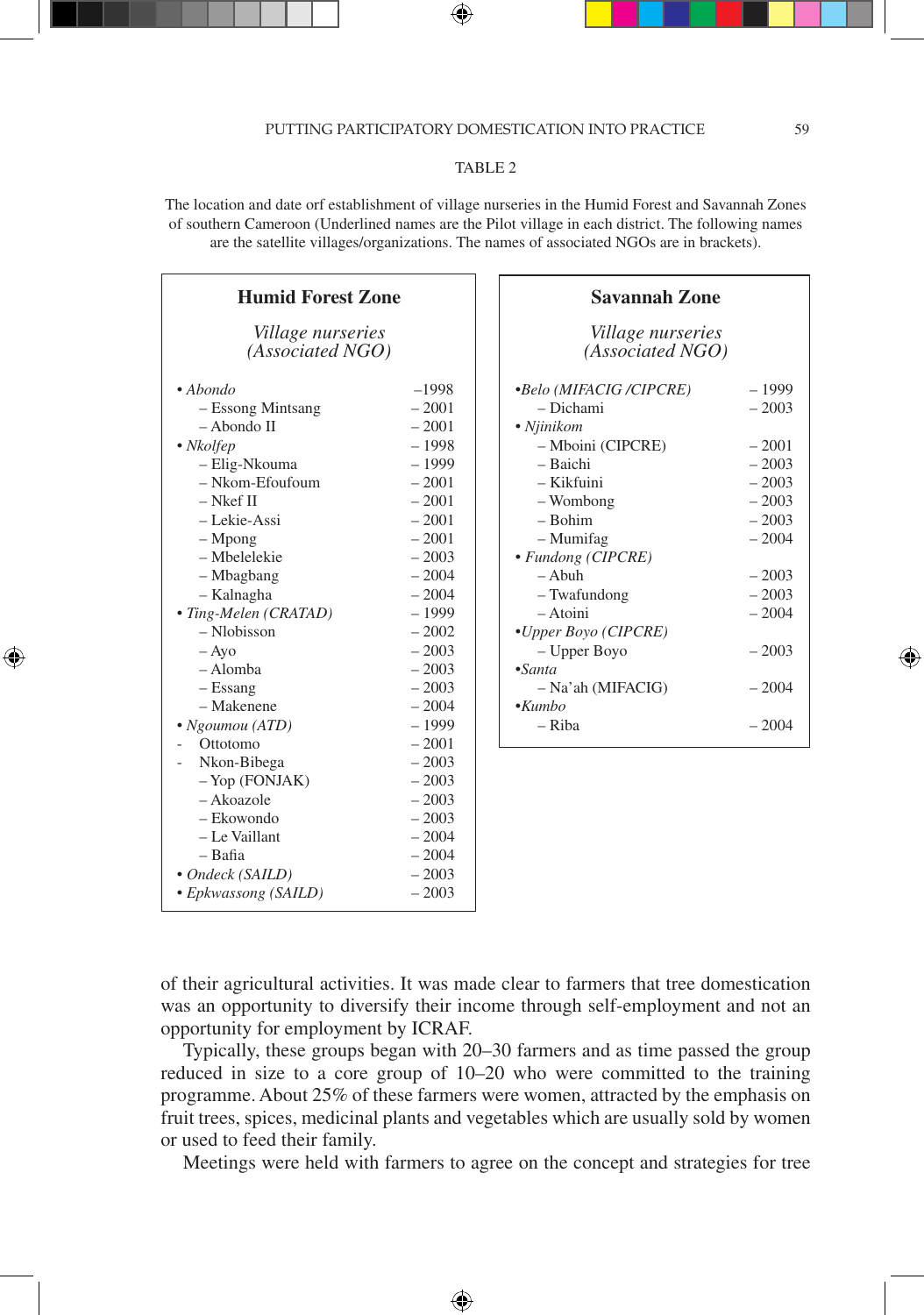

Figure 1. Map of the geographic spread of Participatory Domestication in the Humid Forest and Savannah Zones of southern Cameroon between 1998 and 2004.

⊕

domestication. It was agreed that once the farmers' groups had taken the decision to host a pilot nursery, ICRAF staff would only supply the materials that the farmers could not afford, such as a wheelbarrow, watering cans, machetes, fertilizers and polythene plant pots. ICRAF also agreed to provide the materials and technical guidance for the construction of the first non-mist propagators used in the pilot nurseries. All other materials were provided by the farmers, who were then responsible for the day-to-day running of the nursery. Farmers chose their nursery site with guidance from ICRAF staff. The main criteria for this choice were the availability of a regular water supply throughout the year and the security of plants produced. Farmers were asked to appoint someone to be in charge of the execution of the day-to-day activities of their nursery. To assure the sustainability of the project, no financial incentive was paid to this person or any of the farmers. Once the nursery site had been chosen, tasks such as clearing the site, building a shade house, collecting sand from a nearby river and the gathering of stones, were planned with farmers, including dates for the completion of the tasks. The time and way the agreed tasks were undertaken, was found to be a good indicator of the enthusiasm of the farmers' group for the domestication initiative.

Once the nursery had been created, training in elementary nursery techniques was started, and techniques in vegetative propagation (rooting juvenile cuttings,

⊕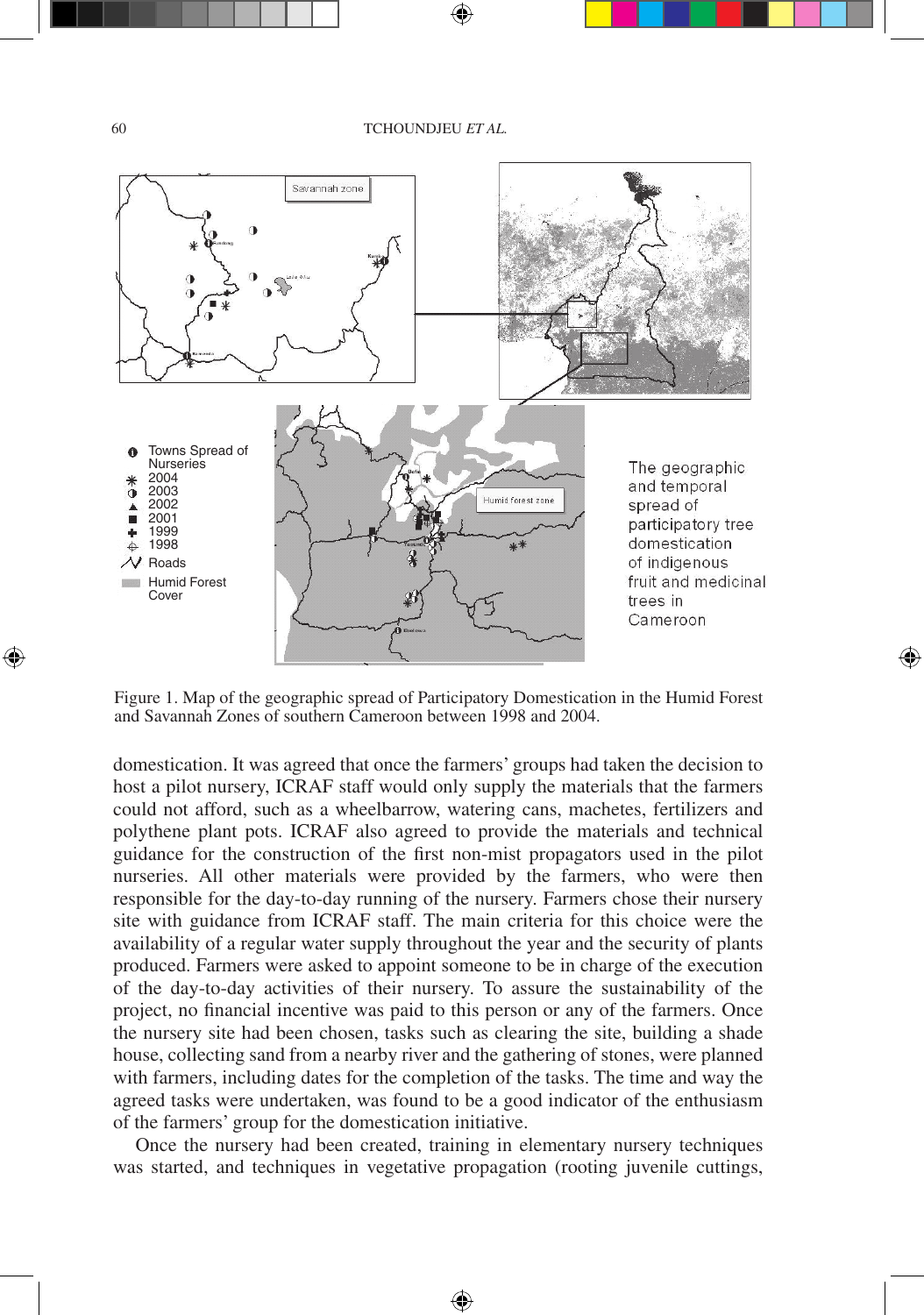#### PUTTING PARTICIPATORY DOMESTICATION INTO PRACTICE 61

grafting and marcotting) were gradually introduced to the farmer groups. When the farmers were familiar with the techniques and had seen and understood the benefits of vegetative propagation, they were encouraged to use them on their own trees. Farmers are generally aware of trees in their own area with particular characteristics, such as large and/or sweet fruits, early or late fruiting, long retention of fruit and occurrence of self-cracking nuts, etc. This has led to the development of 'off-season' cultivars of *Dacryodes edulis* that fruit in late December*.* During the peak fruiting season, the prices are particularly low; while the highest sale prices are for late maturing fruits, which are relatively uncommon. Fruits from late fruiting trees can have the added advantage of being seedless (Anegbeh *et al*. 2005), perhaps due to poor pollination.

## **EXPANDING THE NETWORK OF VILLAGE NURSERIES**

⊕

To capitalize on the success of the first farmers, exchange visits within and between countries were arranged so that those who were newly involved in tree domestication could go and see what the first batch of farmers had already achieved. Within Cameroon, exchange visits were followed by competitions between nurseries covered by the media (radio and TV) and these increased many farmers' ambitions. People in neighbouring villages were soon keen to become involved and the trained farmers were encouraged to help and train their neighbours, friends and family in the basic techniques of nursery management and tree selection. This has led to a growing network of satellite nurseries (Figure 1 and Table 2). This growth of the nursery network has been especially fast in the humid savannah of Cameroon, perhaps because farmers here are well aware of the importance of the trees for soil fertility restoration and the fact that species such as *D. edulis* fit well into their farming system. In addition, some of their high-value fruit trees (eg. *Cola* spp) were old and unproductive and the farmers wanted to replant them. In the savannah zone, the most successful group of farmers in Boyo Division (North West Province) set up the Tantoh Mixed Farming Common Initiative Group (MIFACIG). This group of farmers successfully combined improved fallow technologies with the tree domestication techniques. Their nursery has become a small enterprise with demonstration plots containing different high-value fruit trees of the region. In these demonstration plots, cuttings of *Prunus africana* grew rapidly and marcots of *Dacryodes edulis, Cola nitida* and exotic fruit trees such as citrus, oranges and mangoes fruited 2–3 year after planting. This early fruiting provided a great incentive to farmers who realized that they could easily generate substantial income from their nursery activities. This success is illustrated by the growth of income from this nursery from US\$2,000 in 2002 to US\$5,000 in 2004. It is predicted that income will reach US\$10,000 in 2005. Another nursery, Lekie-Assi in the Humid Forest Zone has also been very successful and generated US\$1,300 in 2004 and has a business plan for 2005, indicating even greater profits. Cost/benefit analyses are on-going in both nurseries to help the farmers to set realistic prices for their plants.

Experience has shown that in the first two years the nursery is mainly used to

⊕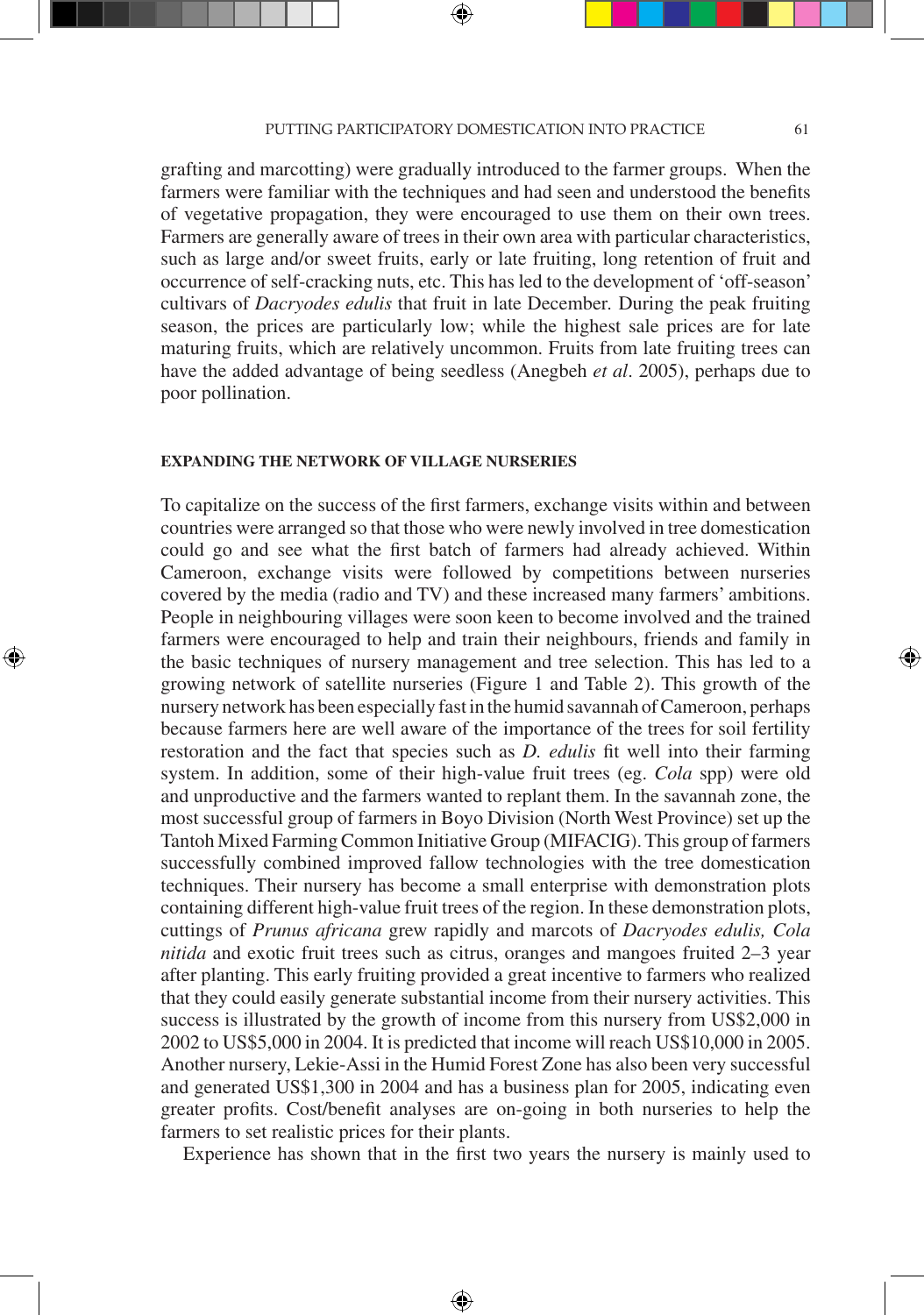satisfy the needs of the farmers themselves, thereafter they start to sell improved plants. Out of 70 village nurseries in operation in Cameroon last year, nurseries older than 3 years were already involved in the marketing of improved plants. Income generation generally depends on the location of the nursery, with those having easy access to a market being the most profitable. In remote villages, ICRAF is now helping farmer groups to sell their plants by linking them with buyers.

## **The growth of satellite nurseries**

In the forest zone, two second generation satellite nurseries were started in 1999 in Nkom Efoufoum and Elig Nkouma, one year after the creation of the first nurseries at Nkolfeb and Abondo. Two years later, another five satellite nurseries were created in Essong-Mintsang, Abondo II, Nkom-Efoufoum, Nkef II, Lekie-Assi, Mpong and Ottotomo (Table 2). These were followed by one nursery at Nlobisson in 2002 and five more at Mbelekie, Ayo, Alomba, Essang, and Nkon-Bibega in 2003. Although there were no pilot nurseries in the Southern Province of Cameroon, five nurseries were created in 2003 at Yop, Akoazole, Ondeck, Epkwassong and Ekowondo through strategic partnerships with two NGOs (SAILD, FONJAK). Similarly, in the humid savannah zone, nurseries were created in growing number of villages – six in Njinikom between 2001 and 2004, two in Belo (1999 and 2003), and three in Fundong (2003 and 2004), and one in Santa and Kumbo in 2004 (Table 2 and Figure 1).

This experience in the adoption of participatory domestication in Cameroon has led to the recognition that over the years, nurseries require differing amounts of technical support, follow-up and management, depending on the length of their experience and the degree of technical competence developed by the farmers. Nurseries are therefore classified as:

⊕

- *Dependent:* These nurseries are under development and need careful attention and technical assistance from ICRAF staff and partners on weekly basis.
- *Semi-dependent:* The group members of these nurseries have mastered at least one propagation technique and only require technical assistance from ICRAF staff or partners twice a month.
- *Semi-autonomous:* These nurseries require only occasional assistance as the members have mastered at least two vegetative propagation techniques and are applying them to other species. Members of this group are generating income from the sale of improved plants they have produced as well as from products from their out-planted cultivars.

#### **EXPANSION IN THE REGION**

Resources are being developed to scale up these activities in Cameroon and Nigeria and disseminate them to other countries of the African Humid Tropics region.

⊕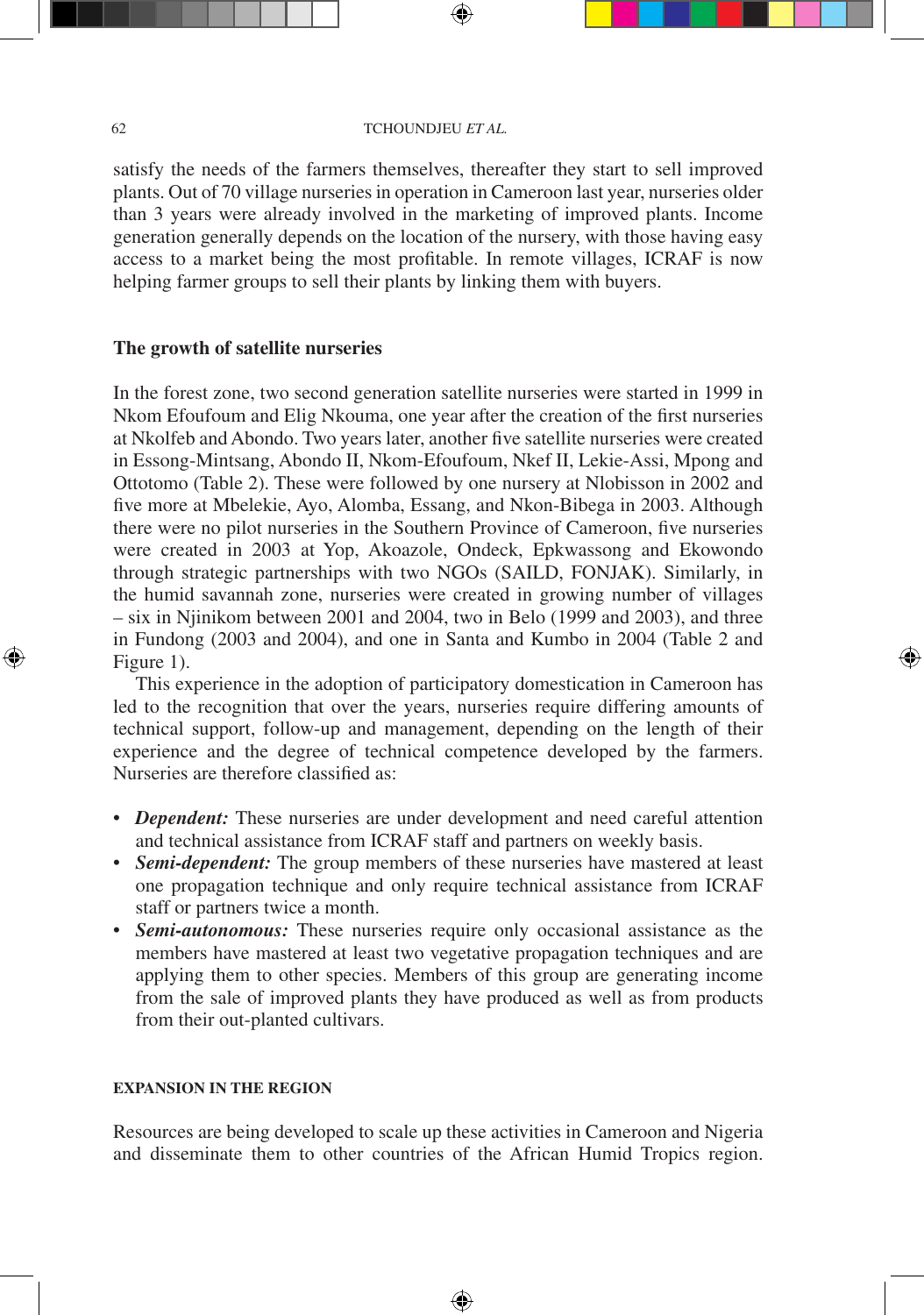Similar approaches to that described above are being applied in:

- Southeast Nigeria: ten satellite nurseries have developed from an original one near Onne near Port Harcourt.
- Democratic Republic of Congo: fourteen satellite nurseries have been formed in Badundu and Equateur Provinces.
- Gabon and Equatorial Guinea: the spread here has been slower than in other countries due, perhaps, to the lack of agriculture skills in these oil producing countries and/or the absence of NGOs in rural areas to supervise the farmers' groups.
- Ghana and Nigeria: work on *Allanblackia* spp. will be expanded to include other important high-value fruit trees and medicinal plants.
- Liberia, Sierra Leona and Guinea Conakry: it is anticipated that new funding will soon stimulate tree domestication activities.

The important issue of how to protect the intellectual property rights (IPR) of the farmers developing the cultivars has still to be resolved. Up to now farmers have not been concerned about the dissemination of germplasm collected from their farms and forests, but this may change in the future. Consequently, all marcots and scions collected from farmers' field are labeled with the names of the farmers and their village. In addition, records are kept of the exact position of the mother tree and its characteristics. All this 'passport data' is kept by the World Agroforestry Centre for future reference should farmers decide to seek Plant Breeder's Rights or some other form of IPR protection.

## **INTEGRATION OF IMPROVED PROPAGULES IN THE FARMING SYSTEMS**

⊕

Improved plants produced in village nurseries are typically integrated into gaps in different cropping systems. The introduction of cultivars typically starts in the homegardens, but then extends into food crop and cash crop fields, such as coffee or cocoa. Studies of the integration of indigenous fruits and nuts as the shade trees, or companion crops (Leakey and Tchoundjeu 2001) in the latter systems are in progress. One of the challenges is to match domestication techniques with the needs of the production systems. For example, propagation of mature trees by marcotting or grafting reduces the height of the resultant trees, as it eliminates the juvenile trunk, forming a plant resembling the tree crown on a shortened stem. This is highly desirable for early fruit production in the homegarden giving easy access for harvesting, but makes the tree of little use as a shade tree above cocoa, or as a later source of timber (Leakey 1998). In contrast, cultivars developed by rooting cuttings from juvenile coppice shoots result in plants resembling those from seedlings, making them appropriate to be the upper strata of multi-strata agroforests. This has the disadvantage, however, that there is a delay before these trees become productive and then the fruits are more difficult to harvest. This may be an issue for timber trees like *Baillonella toxisperma,* which also produces oil-rich nuts.

⊕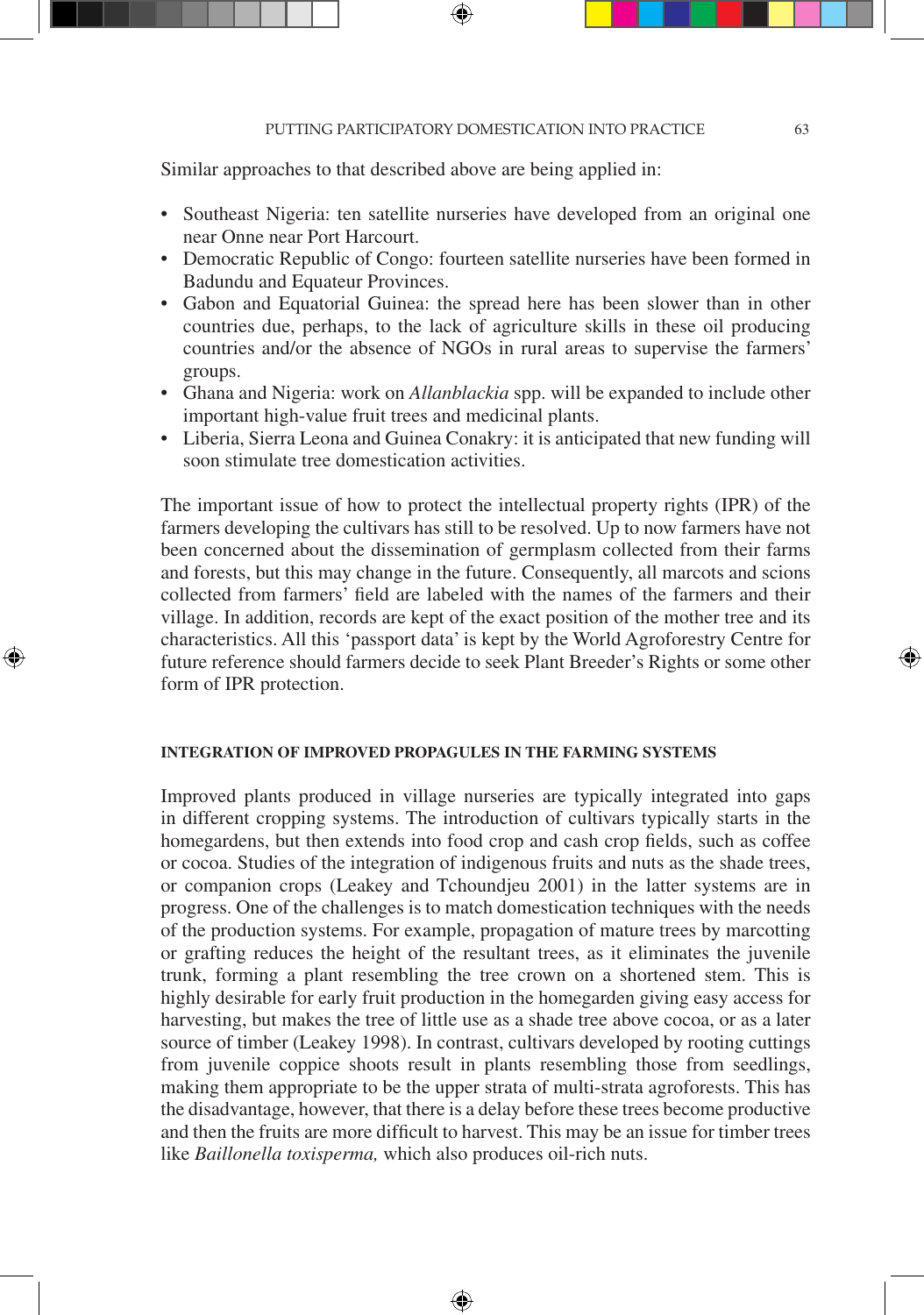These differences in tree stature between different propagation systems have potential benefits when matching the needs of farmers with those of different markets and farming systems, as is being demonstrated in field trials with *Prunus africana, Dacryodes edulis, Irvingia gabonensis* in experimental plots in Yaoundé, Cameroon. These trials also include timber species such as *Triplochiton scleroxylon, Lovoa trichilioides, Khaya ivorensis*, which are raised vegetatively in ICRAF's on-station nurseries in Yaoundé. If multi-strata systems can be diversified and enriched in these different ways, local people will have a more complex, integrated and productive forest addressing their basic needs for food, marketable products, income, medicines, fodder, shelter and energy, while also supporting environmental services. Multi-strata cocoa or coffee agroforests, have the additional advantage that they buffer the risks of price fluctuations in world commodity prices (Duguma *et al.* 2002), by allowing farmers to generate income from AFTPs sold on local and regional markets. This approach allows local people to take more responsibility for the management of their natural resources, but by the same token gives them some autonomy from Government regulations.

## **ADVANTAGES AND DISADVANTAGES OF PARTICIPATORY TREE DOMESTICATION**

There are a number of advantages and concerns about this approach to the domestication of indigenous trees:

⊕

## *Advantages*

⊕

- capturing the attributes of elite trees within genetically diverse wild populations by vegetative propagation, so avoiding the long, slow process of tree breeding;
- using low cost propagation systems, such as the non-mist propagator, appropriate for use in village nurseries where running water and electricity may be absent;
- circumventing problems of poor and or erratic seed supply by multiply planting stock vegetatively;
- giving an incentive for farmers to adopt tree domestication by vegetatively propagating from mature tissues with the capacity to flower and fruit within 2–3 years – instead of the 10–15 years required by plants propagated from seed;
- using vegetatively propagated cultivars to provide the uniformity required by the markets; (This uniformity is also required to register Plant Breeders Rights and so to protect the intellectual property of innovative farmers.)
- empowering the farmers through a participatory approach to acquire their rights to indigenous knowledge regarding the use of indigenous species, as conferred by the Convention on Biological Diversity. Consequently, the approach is a model for best practices to biodiscovery, in contrast to biopiracy;
- persuading women to see trees as sources of food and income rathan than obstacles for the development of food crops such as maize, plantain and cassava.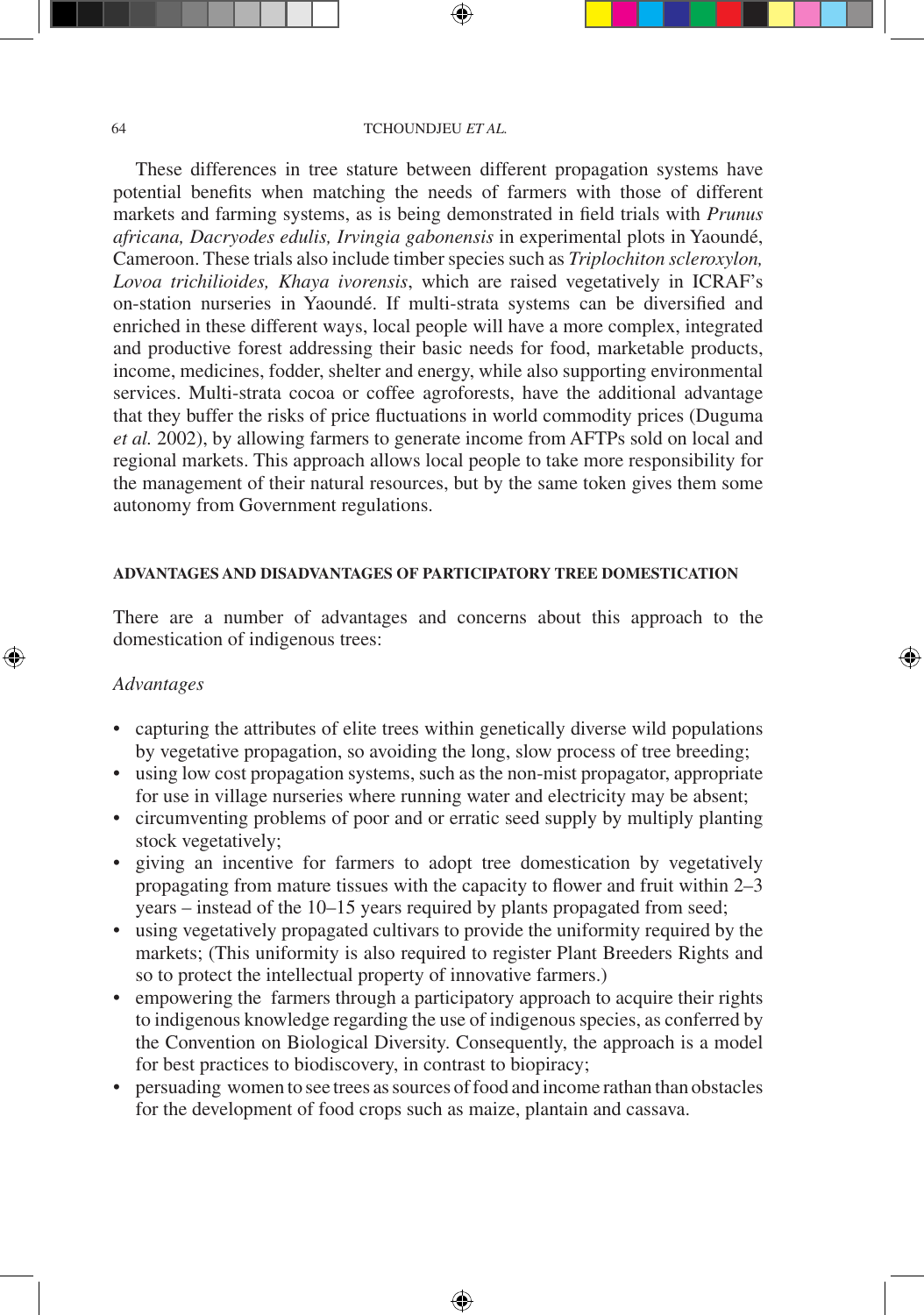## *Concerns*

A number of concerns are regularly raised about developing cultivars vegetatively, for example, over:

- the potential for domestication of AFTPs to disadvantage people relying on the sale of non-timber forest products gathered from natural forests.
- the possibility of large-scale companies establishing plantations of the newly domesticated crops in the region or elsewhere, which then undermine the actions of smallholders.
- the risk of reducing the genetic diversity of the species through the widespread proliferation of a few cultivars and, consequently, increase its susceptibility to pest and disease outbreaks. However, adequate genetic diversity can be maintained through, conservation of wild sources, regular introduction of new clones and the generation of new genotypes through hybridization (Leakey 1991). At least in the short to medium term, the situation with the indigenous fruit and nut species is that there is still a diverse and widespread natural resource and the current approach to promote village–level domestication should ensure that at the national level, the large number of cultivars being grown commercially should minimize the risks.
- possible root structure defects through initiation of insufficient numbers of roots during propagation. Such defects can be mitigated by employing a well-researched and robust technique that ensures that new plants have a radially-distributed plate of roots to provide stability (Tchoundjeu and Leakey 2000). These lateral roots produce 'sinkers' that play the same function as a taproot.

#### **MARKET DEVELOPMENT**

⊕

For the domestication programme to yield the socio-economic and environmental benefits that should be derived from widespread application of agroforestry with indigenous fruits and nuts it is important that there is a continuing demand for the products. Consequently, a strong marketing component has been developed in parallel with this domestication programme. Market surveys have been initiated to identify the prices and quantities of the main products in local, regional and international markets (Ndoye *et al*. 1997, Awono *et al*. 2002, Facheux *et al*. 2003). Studies are also being conducted to identify the distribution channel of products, the processing, storage, transformation and packaging of the main products (Kengni *et al*. 2004a). For example, work is in progress to develop ways to extend the shelf-life of *Dacryodes edulis* fruits, which are particularly perishable, rarely exceeding one week. Another approach to ensuring a year-round supply of products is to extend the production season by selecting trees that fruit out of season so that late and early fruiting cultivars can be developed.

Several of the nut species in this programme, such as *Ricinodendron heudelotii*, *Irvingia gabonensis,* and *Irvingia wombolu* have such hard shells, that extraction of the edible kernels is difficult and labour intensive. Consequently, ICRAF is in the

⊕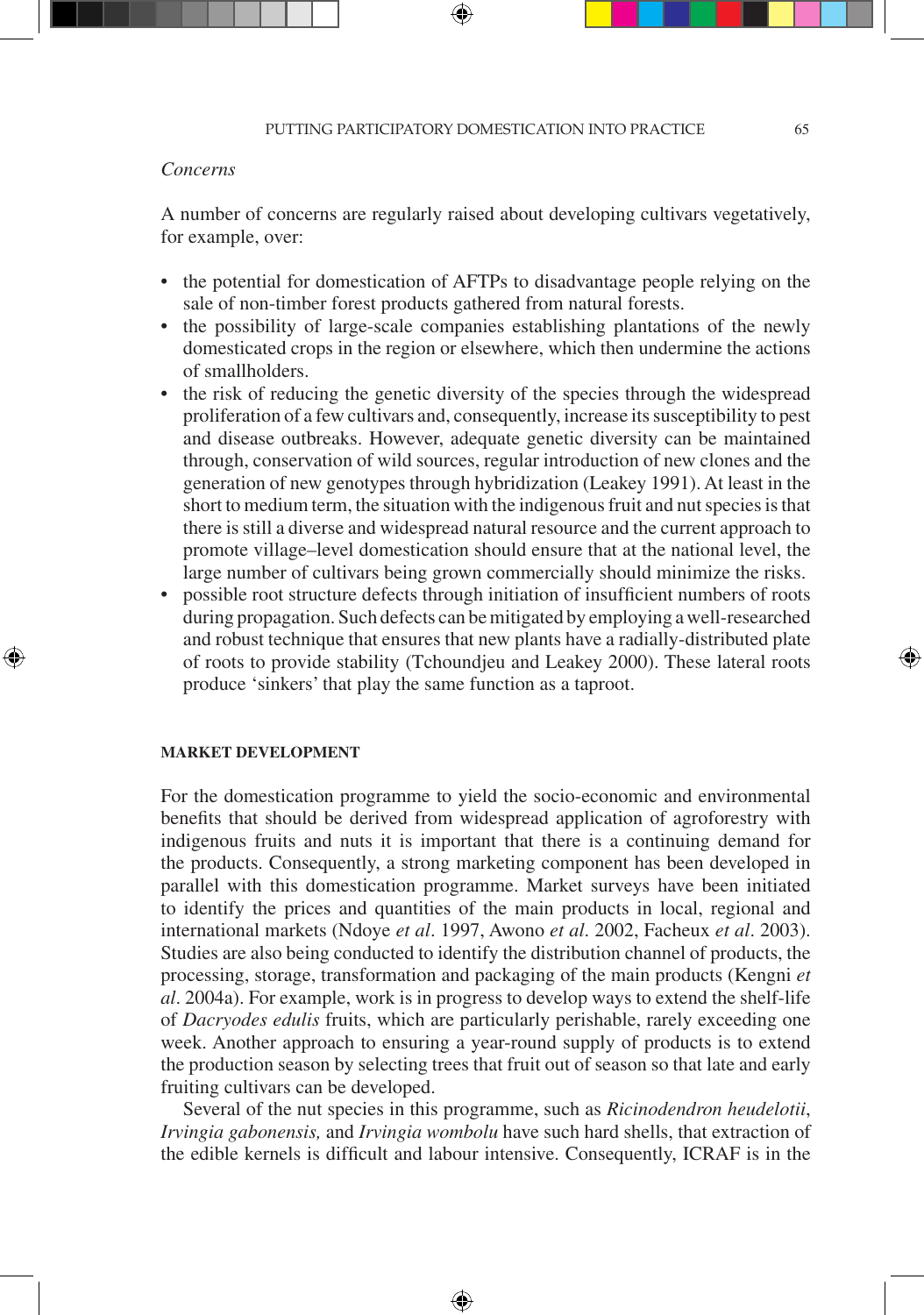process of developing a manual nutcracker with appropriate partners, so that this is less of a production constraint. An alternative approach is to develop cultivars selected for both their kernel traits and for thin-shelled or 'self-cracking' nuts as reported in *Irvingia gabonensis* (Leakey *et al*. 2000).

Market development is also dependent on the establishment of an effect supply chain, quality assurance and pricing structure. To address some of these issues, farmers are being trained in group marketing and ways are being sought to provide market information to farmers. For example, a group marketing enterprise has been created for cola nuts in Boyo Division in northwest of Cameroon and a marketing model has been developed with Haas Business School, Berkeley, in California. This model has indicated that with improved storage, the net benefit from the sale of cola nuts could be two- to three-fold higher than current levels (Facheux *et al*. in press). Parallel studies are in progress for *Gnetum africana*, *Irvingia gabonensis* and *Ricinodendron heudelotii* in the humid forest zone of Cameroon.

Scaling issues are also important, for example, a study of the relationship between market price and fruit traits in *Dacryodes edulis* found that while retailers charged consumers higher prices for fruits with desirable characteristics, wholesalers only paid a single price regardless of fruit characteristics (Leakey *et al*. 2002). Communities that cooperatively market their fruit are likely to overcome this problem if they are able to offer wholesalers bulk supplies of uniform fruits from a single cultivar, so avoiding the problems of a mixture of all possible fruit types..

⊕

#### **CONCLUSIONS**

⊕

The successful dissemination of the programme's results is in large part attributable to the participatory activities that have been used in the research that has ensured that the farmers understand the work and acquire ownership of the outputs. The focus of participatory tree domestication on poverty reduction in rural areas is also important as the income from some high-value indigenous fruit trees is very important for women and children as the harvesting season coincides with the need to pay school fees and associated costs.

This study has provided evidence that participatory tree domestication can help local populations to improve their food and nutritional security as well as to generate income. The challenge now is to scale up the programme to meet the Millennium Development Goals. This will require an even wider array of partnerships than has been achieved so far.

#### **ACKNOWLEDGMENTS**

We sincerely thank IFAD, DFID, the Belgian Development Cooperation (DGDC) and the Governments of Cameroon, Gabon, Equatorial Guinea, Nigeria, and the Democratic Republic of Congo for funding and supporting this research. Above all we would like to express our sincere appreciation to the farmers, NGOs, universities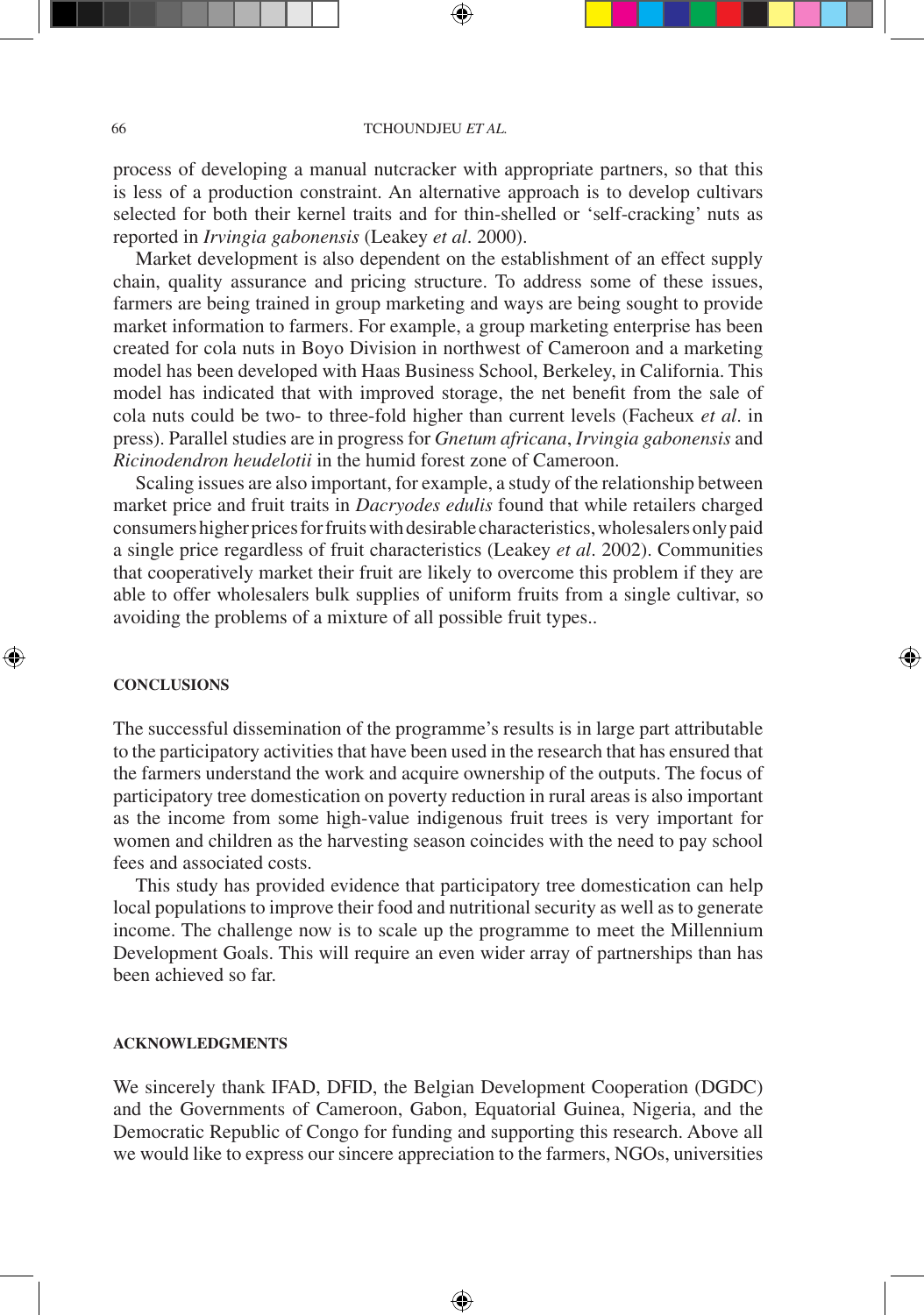and extension services for their constant enthusiasm for the adoption and extension of the initiative.

#### **REFERENCES**

⊕

- Akinnifesi, F.K., Kwesiga F., Mhango, J., Chilanga T., Mkonda A., Kadu, C.A.C., Kadzere, I., Mithofer, D., Saka, J.D.K., Sileshi G., Ramadhani T. and Dhliwayo, P. 2006. Towards the development of Miombo fruit trees as commercial tree crops in southern Africa. *Forests, Trees and Livelihoods* **16**: 103–112.
- Anegbeh P.O., Ukafor V., Usoro C., Tchoundjeu Z., Leakey R.R.B. and Schreckenberg K. 2005. Domestication of *Dacryodes edulis*: 1. Phenotypic variation of fruit traits from 100 trees in southeast Nigeria. *New Forests* **29**: 149–160.
- Atangana A.R., Ukafor V., Anegbeh P.O., Asaah E., Tchoundjeu Z., Usoro C., Fondoun J-M., Ndoumbe M. and Leakey R.R.B. 2002. Domestication of *Irvingia gabonensis*: 2. The Selection of multiple traits for potential cultivars from Cameroon and Nigeria. *Agroforestry Systems* **55**: 221– 229.
- Awono A., Ndoye O., Schreckenberg K., Tabuna H., Isseri F. and Temple L. 2002. Production and marketing of safou (*Dacryodes edulis*) in Cameroon and internationally: market development issues. *Forests, Trees and Livelihoods* **12**: 125–147.
- Bonkoungou E.G., Djimde M., Ayuk, E.T., Zoungrana, I. and Tchoundjeu, Z. 1999. The market potential of parklands trees. *Agroforestry Today* **11**: 13–17.
- Dawson I.K. and Were J. 1997. Collecting germplasm from trees some guidelines. *Agroforestry Today*  **9**: 6–9.
- Djeumo A. 2001. The Development of Community Forest in Cameroon: Origin, Current Situation and Constraints. *ODI Rural Development Forest Network,* Paper 25b. 13p.
- Duguma B., Gockowski J. and Bakala J. 2002. Smallholder cocoa cultivation in agroforestry systems of West and Central Africa. http://nationalzoo.si.edu/ConservationAndScience/MigratoryBirds/ Research/Cacao/duguma.cfm. Accessed 18/05/05
- Evenson R.E. and Gollin D. 2003. Assessing the impact of the Green Revolution, 1960-2000. *Science* **300**: 758–762.
- Facheux C., Asaah E., Ngo Mpeck M.L. and Tchoundjeu Z. 2003. Studying markets to identify medicinal Species for domestication: the case of *Annickia chlorantha* in Cameroon. *HerbalGram* **60**: 38–46.
- Facheux C., Tchoundjeu Z., Tiki Manga T., Foundjem D. and Mbosso C. In press. From research to farmer enterprise development in Cameroon: Case study of kola nuts. *ISHS Supply Chain Management Symposium* 19–23 July 2005, Chiang Mai Thailand.
- Franzel S., Jaenicke H. and Janssen W. 1996. Choosing the right trees: setting priorities for multipurpose tree improvement. *ISNAR Research Report* 8, 87 p.
- Kengni E., Tchoundjeu Z., Tchouanguep F.M. and Mbofung C.M.F. 2001. Sensory evaluation of *Dacryodes edulis* fruit types. *Forests, Trees and Livelihoods* **11**: 1–10.
- Kengni E., Tchoundjeu Z., Mbofung C.M.F., Tchouanguep M.F. and Asaah E.K. 2004a. Value added processing of tree products in agroforestry systems: description and consumer preferences of *Dacryodes edulis* fruit pulp spread. Pp.146-160 in: Temu A.B., Chakeredza S., Mogotsi K., Munthali D. and Mulinge R. (eds). *Rebuilding Africa's Capacity for Agricultural Development: The Role of Tertiary Education*. ANAFE Symposium on Tertiary Education in Africa. April 2003. ICRAF, Nairobi, Kenya.
- Leakey R.R.B. 1991. Towards a strategy for clonal forestry: Some guidelines based on experience with tropical trees, Pp 27–42, In: Jackson J.E. (ed), *Tree Breeding and Improvement*, Royal Forestry Society of England, Wales and Northern Ireland, Tring, England.
- Leakey R.R.B. 1998. Agroforestry in the humid lowlands of West Africa: some reflections on future directions for research. *Agroforestry Systems*, **40**: 253–262.
- Leakey R.R.B. 2004. Physiology of vegetative propagation in trees. Pp. 1655–1668 in: Burley J., Evans J. and Youngquist J.A (eds), *Encyclopaedia of Forest Sciences*, Academic Press, London, UK.

⊕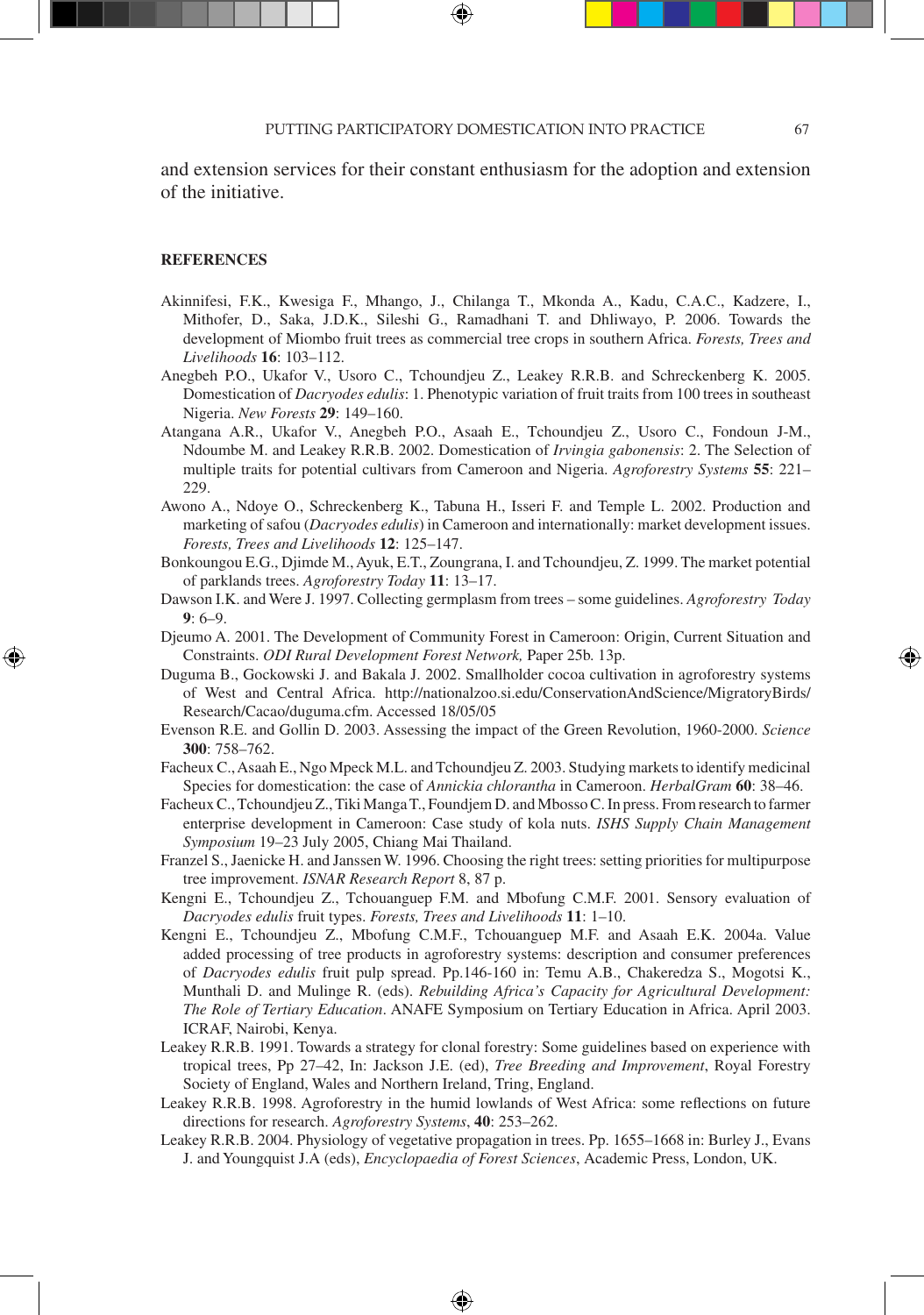- Leakey R.R.B., Mesen J.F., Tchoundjeu Z., Longman K.A., Dick J.McP., Newton A., Matin A., Grace J., Munro R.C., and Muthoka P.N. 1990. Low-technology techniques for the vegetative propagation of tropical trees. *Commonwealth Forestry Review* **69**: 247–257.
- Leakey R.R.B. and Simons A.J. 1998. The domestication and commercialisation of indigenous trees in agroforestry for the alleviation of poverty. *Agroforestry Systems* **38**: 165–176*.*
- Leakey R.R.B. and Tchoundjeu Z. 2001. Diversification of tree crops: Domestication of companion crops for poverty reduction and environmental services. *Experimental Agriculture* **37**: 279–296.
- Leakey R.R.B. and Page T. 2006. The 'ideotype concept' and its application to the selection of cultivars of trees providing agroforestry tree products. *Forests, Trees and Livelihoods* **16**: 5–16.
- Leakey R.R.B., Fondoun J-M., Atangana A. and Tchoundjeu Z. 2000. Quantitative descriptors of variation in the fruits and seeds of *Irvingia gabonensis*. *Agroforestry Systems* **50**: 47–58.
- Leakey R.R.B., Atangana A.R., Kengni E., Waruhiu A.N., Usuro C., Anegbeh P.O. and Tchoundjeu Z. 2002. Domestication of *Dacryodes edulis* in West and Central Africa: Characterisation of Genetic Variation. *Forests, Trees and Livelihoods* **12**: 57–72.
- Leakey R.R.B., Schreckenberg K. and Tchoundjeu Z. 2003. The participatory domestication of West African indigenous fruits. *International Forestry Review* **5**: 338–347.
- Leakey R.R.B., Tchoundjeu Z., Smith R.I., Munro R.C., Fondoun J.-M., Kengue J., Anegbeh P.O., Atangana A.R., Wahuriu A.N., Asaah E., Usoro C. and Ukafor V. 2004. Evidence that subsistence farmers have domesticated indigenous fruits (*Dacryodes edulis* and *Irvingia gabonensis*) in Cameroon and Nigeria. *Agroforestry Systems* **60**: 101–111.
- Leakey R.R.B., Greenwell P., Hall M.N., Atangana A.R., Usoro C., Anegbeh P.O., Fondoun J-M. and Tchoundjeu Z. 2005. Domestication of *Irvingia gabonensis*: 4. Tree-to-tree variation in foodthickening properties and in fat and protein contents of Dika Nut. *Food Chemistry* **90**: 365–378.
- Leakey R.R.B., Tchoundjeu Z., Schreckenberg K., Shackleton S. and Shackleton C. In press. Agroforestry Tree Products (AFTPs): Targeting Poverty Reduction and Enhanced Livelihoods. *Journal for Agricultural Sustainability*.
- Mbile P., Tchoundjeu K., Degrande A., Avana M-L. and Tsobeng A. 2004. Non-mist propagation by resource poor, rural farmers of the forest zone of Cameroon: some technology adaptations to enhance practice. *Forests, Trees and Livelihoods* **14**: 43–52.

⊕

- Mialoundama F., Avana M.-L., Youmbi E., Mampouya P.C., Tchoundjeu Z., Mbeuyo M., Galamo G.R., Bell J.M., Kopguep F., Tsobeng, A.C. and Abega, J. 2002. Vegetative propagation of *Dacryodes edulis* (G.Don) H.J. Lam by marcotts, cuttings and micropropagation. *Forests Trees and Livelihood*  **12**: 85–96.
- Ndoye O., Ruiz Perez M. and Eyebe A. 1997. The markets of non-timber forest products in the humid forest zone of Cameroon. *ODI Rural Development Forestry Network*. Paper 22C. London.
- Ngo Mpeck M.L., Tchoundjeu Z. and Asaah E. 2003. Vegetative propagation of *Pausinystalia johimbe* (K. Schum.) by leafy stem cuttings. *Propagation of Ornamental Plants* **3**: 3–10.
- Ngo-Mpeck M.L., Asaah E., Tchoundjeu Z. and Amougou A. 2004. Contributing to the domestication of *Ricinodendron heudelotii* (Baill) Pierre Ex Pax through multiplication of genotype variation. Pp196–206, In: Temu A.B, Chakeredza S., Mogosi K., Munthali D. and Mulinge R. (eds). *Rebuilding Africa's Capacity for Agricultural Development: The Role of Tertiary Education*. ANAFE Symposium on Tertiary Agricultural Education, April 2003. ICRAF. Nairobi, Kenya.
- Oyono P.R. 2005. Profiling local-level outcomes of environmental decentralizations: The case of Cameroon's forests in the Congo Basin. *Journal of Environment and Development* **14** (2): 1–21.
- Roshetko J.M. and Evans D.O. 1999. *Domestication of Agroforestry Trees in Southeast Asia*. Farm, Forest and Community Tree Research Reports, Special Issue, Winrock International (FACT Net), Morrilton, Arkansas, USA, 242p.
- Shiembo P.N., Newton A.C. and Leakey R.R.B. 1996a. Vegetative propagation of *Irvingia gabonensis* Baill., a West African fruit tree. *Forest Ecology and Management* **87**: 185–192.
- Shiembo P.N., Newton A.C. and Leakey R.R.B. 1996b. Vegetative propagation of *Gnetum africanum*  Welw., a leafy vegetable from West Africa. *Journal of Horticultural Science* **71**:149–155.
- Shiembo P.N., Newton A.C. and Leakey R.R.B. 1997. Vegetative propagation of *Ricinodendron heulelotii* (Baill) Pierre ex Pax, a West African fruit tree. *Journal of Tropical Forest Science* **9**: 514–525.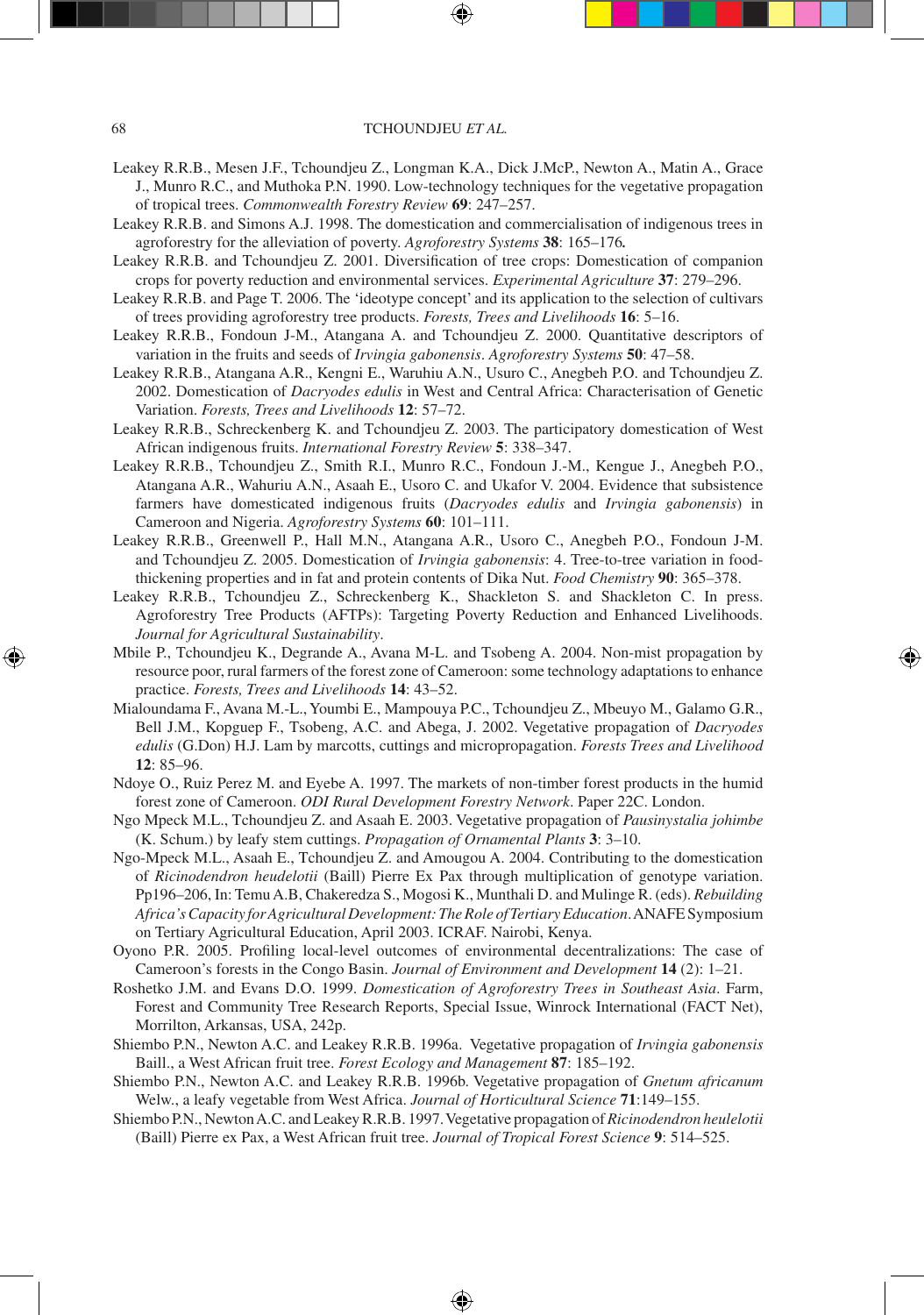- Simons A.J. 1996. ICRAF's strategy for domestication of non-wood tree products. Pp 8–22, In:, *Domestication and Commercialization of Non-timber Forest Products in Agroforestry Systems*. Leakey R.R.B., Temu A.B., Melnyk M. and Vantomme P. (eds). *Non-Wood Forest Products* No. 9, FAO, Rome.
- Simons A.J. and Leakey R.R.B. 2004. Tree domestication in tropical agroforestry. *Agroforestry Systems* **61**: 167–181.
- Simons A.J., Jaenicke H., Tchoundjeu Z., Dawson I., Kindt R., Oginosako Z., Lengkeek A., and Degrande, A. 2000. The future of trees is on farms: Tree domestication in Africa. In: *Forests and Society: The Role of Research*. XXI IUFRO World Congress, Kuala Lumpur, Malaysia, p752–760.
- Tchoundjeu Z. 1996. Vegetative propagation of sahelian agroforestry tree species: *Prosopis africana* and *Bauhinia rufescens*. Pp 416–419 in: Dieters M.J., Matheson A.C., Nickles D.G., Hardwood C.E and Walker S.M. (eds), *Tree Improvement for Sustainable Tropical Forestry*, Proceedings QFRI-IUFRO Conference, Caloundra, Queensland, Australia, 27 October–1 November 1996.
- Tchoundjeu Z., Mbile P., Asaah E., Degrande A., Facheux C., Tsobeng A., Sado T., Mbosso C., Atangana A., Anegbeh P., Mpeck M.L., Avana, M-L. and Tita D. 2004. Rural livelihoods: conservation, management and use of genetic resources of indigenous trees: ICRAF's experience and perspective in West and Central Africa. *Proceedings of the Conference and Workshop of Genetic Resources Network for West and Central Africa (GRENEWECA)*, 26–30 April 2004. IITA, Ibadan, Nigeria http://www.ipgri.cgiar.org/regions/ssa/News/WCA PGR EN.pdf.
- Tchoundjeu Z., Duguma B., Fondoun J-M. and Kengue J. 1998. Strategy for the domestication of indigenous fruit trees of West Africa: case of *Irvingia gabonensis* in southern Cameroon. *Cameroon Journal of Biology and Biochemical Sciences* **4**, 21–28.
- Tchoundjeu Z., Avana M-L., Simons A.J., Dawson I., Were J. and Jeanicke H. 1999. Domestication of *Prunus africana*: the contribution of vegetative propagation. *Poster American Society Agronomy-ASB Symposium*, Salt Lake City, USA, November, 1999.
- Tchoundjeu, Z., Avana, M.L., Leakey, R.R.B., Simons, A.J., Asaah, E., Duguma, B. and Bell, J.M. 2002. Vegetative propagation of *Prunus africana*: effects of rooting medium, auxin concentrations and leaf area, *Agroforestry Systems* **54**: 183–192.

⊕

- Tchoundjeu Z., Ngo Mpeck M.L., Asaah E. and Amougou A. 2004. The role of vegetative propagation in the domestication of *Pausinystalia johimbe* (K. Schum), a highly threatened medicinal species of West and Central Africa. *Forest Ecology and Management* **188**: 175–183.
- Tchoundjeu Z. and Leakey R.R.B. 2000. Vegetative propagation of *Khaya ivorensis* (African Mahogany): effects of stockplant flushing cycle, auxin and leaf area on carbohydrates and nutrient dynamics of cuttings. *Journal of Tropical Forest Science* **12**: 77–91.
- Weber J.C., Sotelo Montes C., Vidaurre H., Dawson I.K. and Simons A.J. 2001. Participatory domestication of agroforestry trees: an example from the Peruvian Amazon. *Development in Practice* **11**: 425–433.

⊕